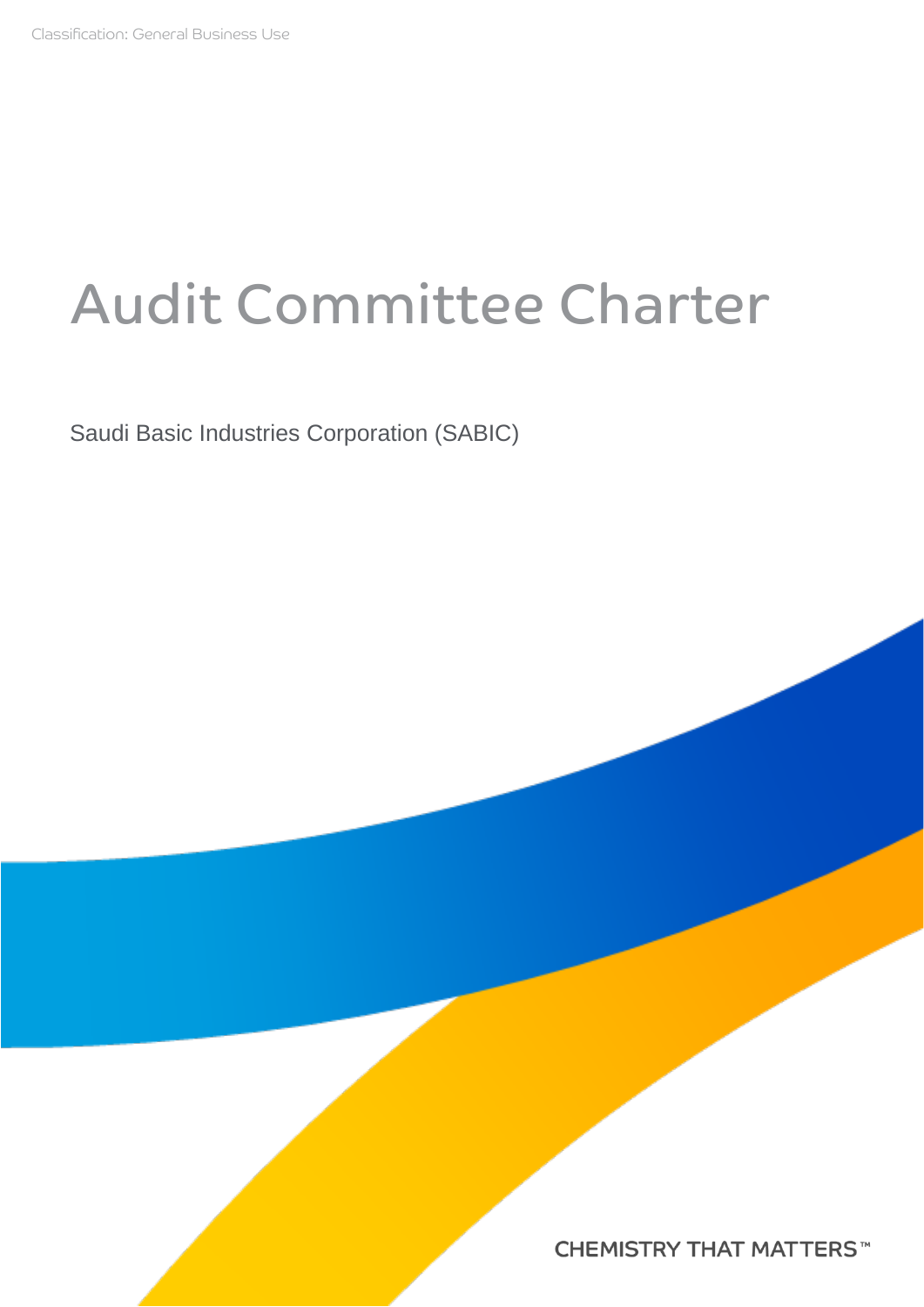# **Contents**

| А. |  |  |  |
|----|--|--|--|
| В. |  |  |  |
| C. |  |  |  |
| D. |  |  |  |
| Е. |  |  |  |
|    |  |  |  |
|    |  |  |  |
|    |  |  |  |
| А. |  |  |  |
| В. |  |  |  |
| C. |  |  |  |
| D. |  |  |  |
| Е. |  |  |  |
|    |  |  |  |
|    |  |  |  |
|    |  |  |  |
|    |  |  |  |
|    |  |  |  |
|    |  |  |  |
|    |  |  |  |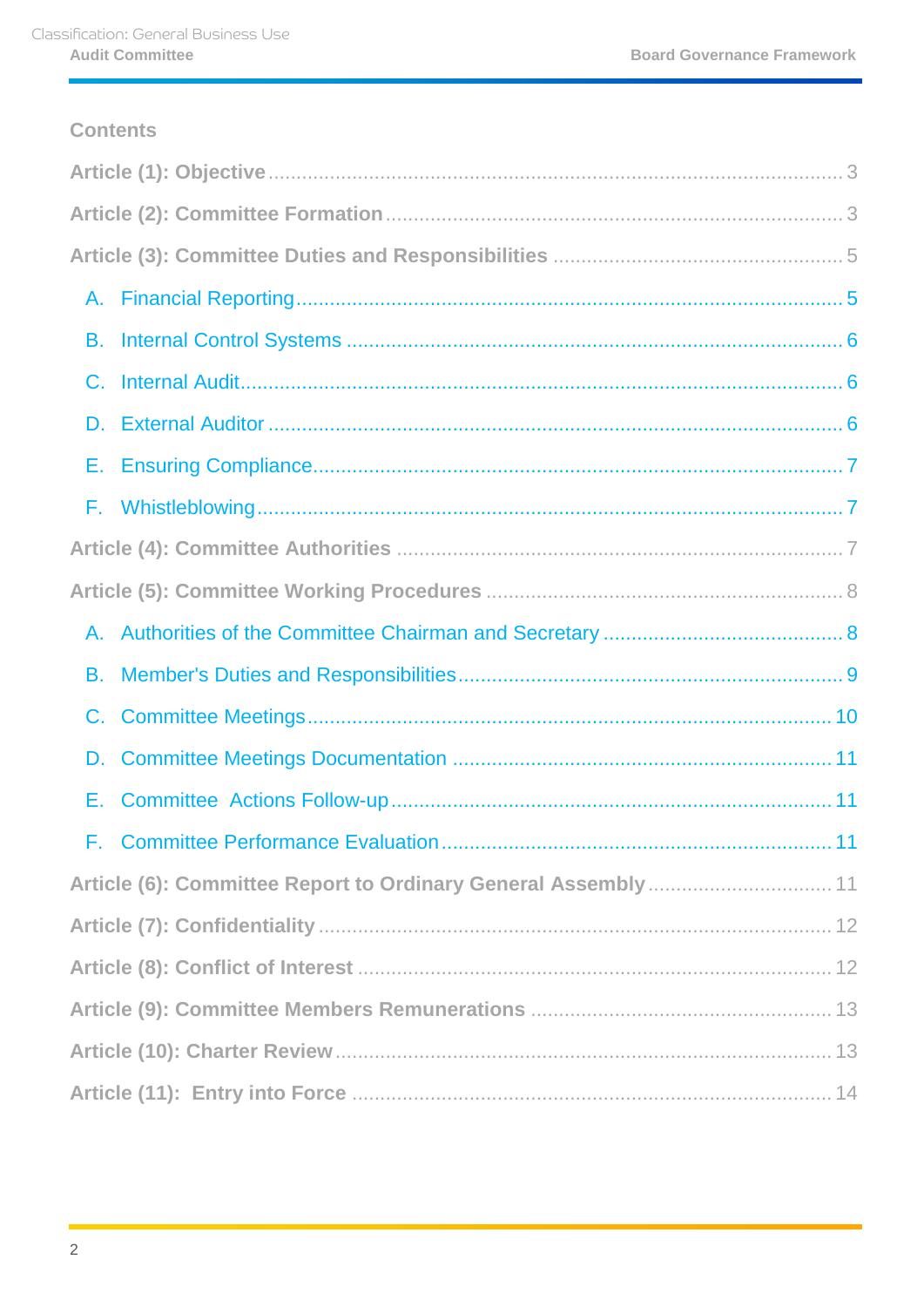# <span id="page-2-0"></span>**Article (1): Objective**

The objective of this Charter is to regulate the Audit Committee function through determining its duties, authorities, working procedures, its members' selection rules and nomination method, in accordance with the regulatory rules and procedures for audit committees of listed joint stock companies as provided for under the Companies Law, the Regulatory Rules and Procedures issued pursuant to the Companies Law relating to Listed Joint Stock Companies, and the Corporate Governance Regulations issued by the Capital Market Authority (CMA).

# <span id="page-2-1"></span>**Article (2): Committee Formation**

- The Committee is formed by the Ordinary General Assembly resolution, upon the Board proposal, determining its duties and responsibilities, working procedures, and members' remunerations and tenure.
- The Committee is formed from the shareholders or others, other than executive Board members, provided that the number of Committee members shall neither be less than three nor more than five including an independent Board member.
- The General Assembly, based on nomination by the Board, appoints the Audit Committee members according to the following selection rules:
	- $\circ$  The candidate shall have a record of expertise relevant to the Committee's duties and responsibilities.
	- o The candidate shall have a good awareness and understanding of the Company's business activities and risks facing it.
	- o The candidate shall have a university degree, knowledge of finance and accounting aspects, and the nature of the Company's business provided that some of the candidates shall be specialists in finance or accounting, such as holders of university degrees or professional certifications in accounting.
	- o A person who is (or has been, during the past two years) a staff member of the Company's Executive Management or Finance Department or for the External Auditor shall not be a member of the Audit Committee.
	- o The candidate shall not have been convicted of an act of dishonor or dishonesty, or the violation of the laws and regulations of the Kingdom of Saudi Arabia or any other country.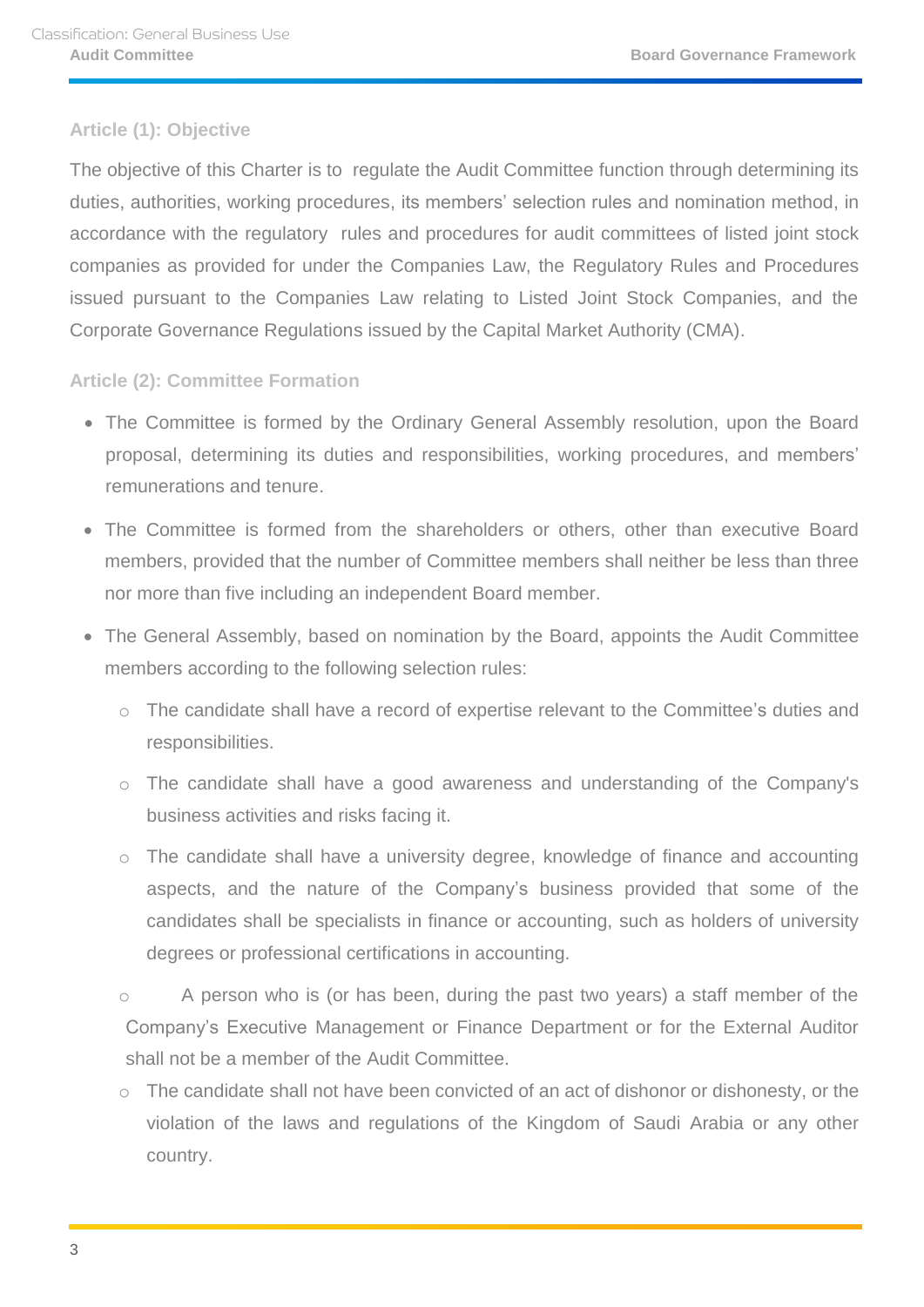- o The selection of the candidate shall not violate the relevant laws, regulations and instructions.
- Committee members elect a chairman, from among themselves, for the Committee term. In the absence of the Committee's Chairman, the present members appoint a chairman to chair the meeting.
- The Committee shall have a Secretary General appointed by the Board.
- A Committee member shall carry out his/her duties and responsibilities from the date of his/her appointment until one of the following cases takes effect:
	- o Expiry of the Board's term.
	- o Submitting his/her resignation, without prejudice to the Company's right to demand compensation if the resignation is tendered at an inappropriate time.
	- o Member's mental illness or physical disability that prevents him/her from performing Committee duties.
	- o Issuance of a court order declaring the member's bankruptcy or insolvency, or his/her request for a settlement with creditors.
	- o Conviction of committing an act of dishonesty, dishonor, forgery, or violation of laws and regulations in the Kingdom of Saudi Arabia or any other country.
	- o A resolution by the General Assembly to dismiss him/her from the Committee for any of the following reasons, is issued:
		- o Breaching his/her duties and responsibilities to the extent that results in damage to the Company's interests.
		- o His/her absence from three consecutive meetings within one year without a legitimate excuse.
		- o Other reasons as may be determined by the General Assembly, without prejudice to the right of the dismissed member to claim compensation if the dismissal occurs for an unacceptable reason or at an inappropriate time.
	- o Becoming, at any time, disqualified in terms of any of the rules of members' selection to the Audit Committee, which are stated in the law or this Charter.
- If the position of a Committee member becomes vacant due to one of the preceding or any other reasons during the Committee's term, the Board may temporarily appoint a member to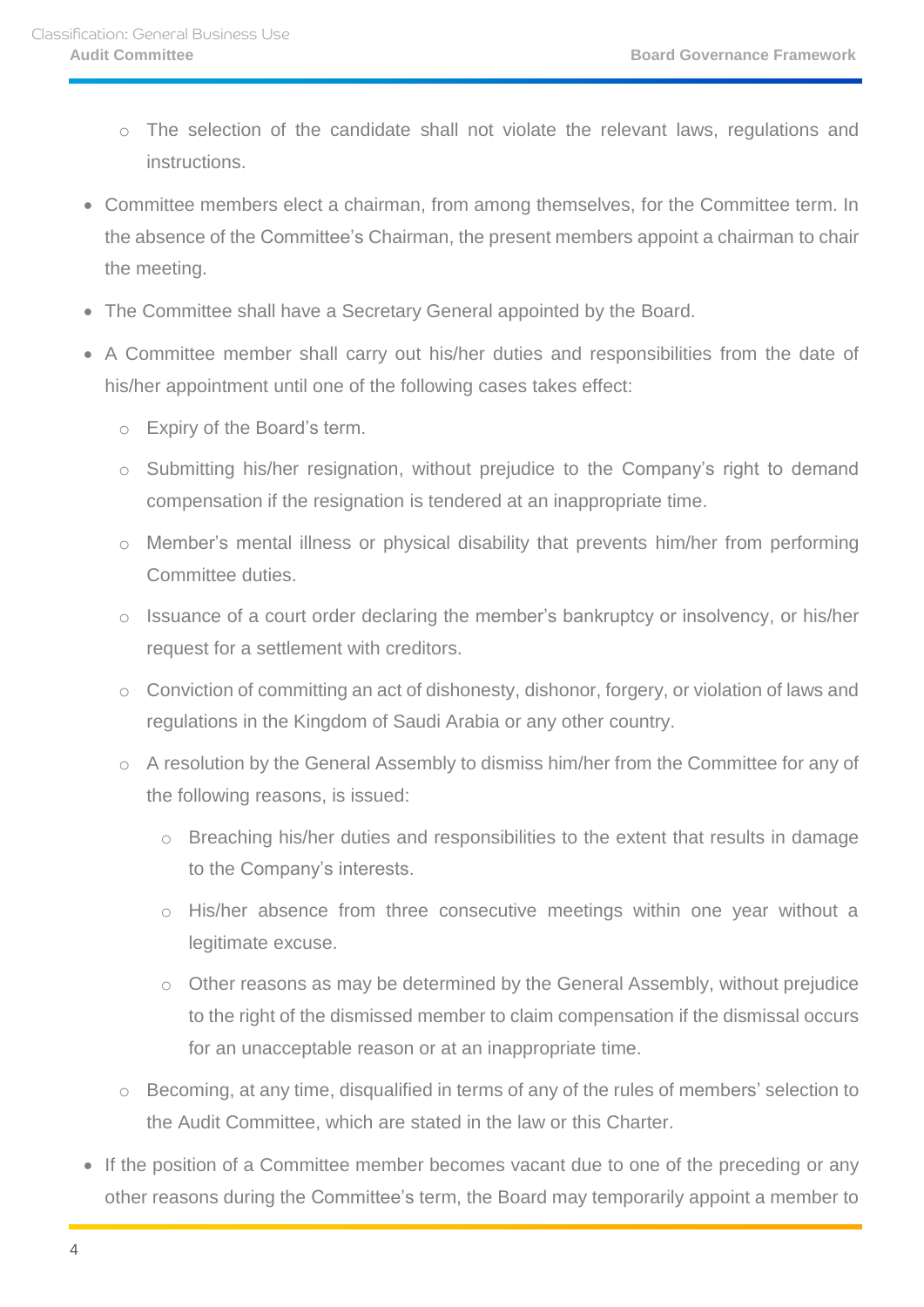the vacant position, provided that the Committee's membership principles stated in this Charter are met, and that the appointment is submitted to the Ordinary General Assembly at its first meeting for approval. The new member completes the term of his/her predecessor.

• If the Ordinary General Assembly is unable to form the Committee at the beginning of the Board's term, the Board may form a Temporary Audit Committee, provided that its members shall meet the Committee's membership principles stated in this Charter, and shall perform their duties according to this Charter. The temporary Committee members shall be granted a remuneration calculated according to the General Assembly resolution that defines the annual remuneration of the Audit Committee members that preceded the formation of the Temporary Audit Committee. The Board shall invite the General Assembly meeting within a period no later than three months from the date of forming the Temporary Audit Committee, to form the Audit Committee.

#### <span id="page-4-0"></span>**Article (3): Committee Duties and Responsibilities**

Pursuant to the provisions of Chapter 4 of the Companies Law and the provisions of the regulatory rules for audit committees stated in the Corporate Governance Regulation issued by the Capital Market Authority (CMA), the Committee duties and responsibilities shall be as follows:

#### <span id="page-4-1"></span>A. Financial Reporting

- Reviewing the Company financial statements and its financial-performance announcements, and making necessary recommendations in their respect to the Board.
- Providing a technical opinion on whether the Board of Directors' report and the Company's financial statements have been prepared in accordance with regulatory requirements for preparing and presenting them.
- Examining unusual transactions in the financial statements, and making recommendations thereon, if necessary.
- Investigating the matters raised by the Company's CFO (or whoever assumes his/her role), the compliance officer or the External Auditor.
- Verifying the accounting estimates of significant items listed in the financial statements.
- Studying the financial and accounting policies adopted by the Company and making recommendations thereon to the Board.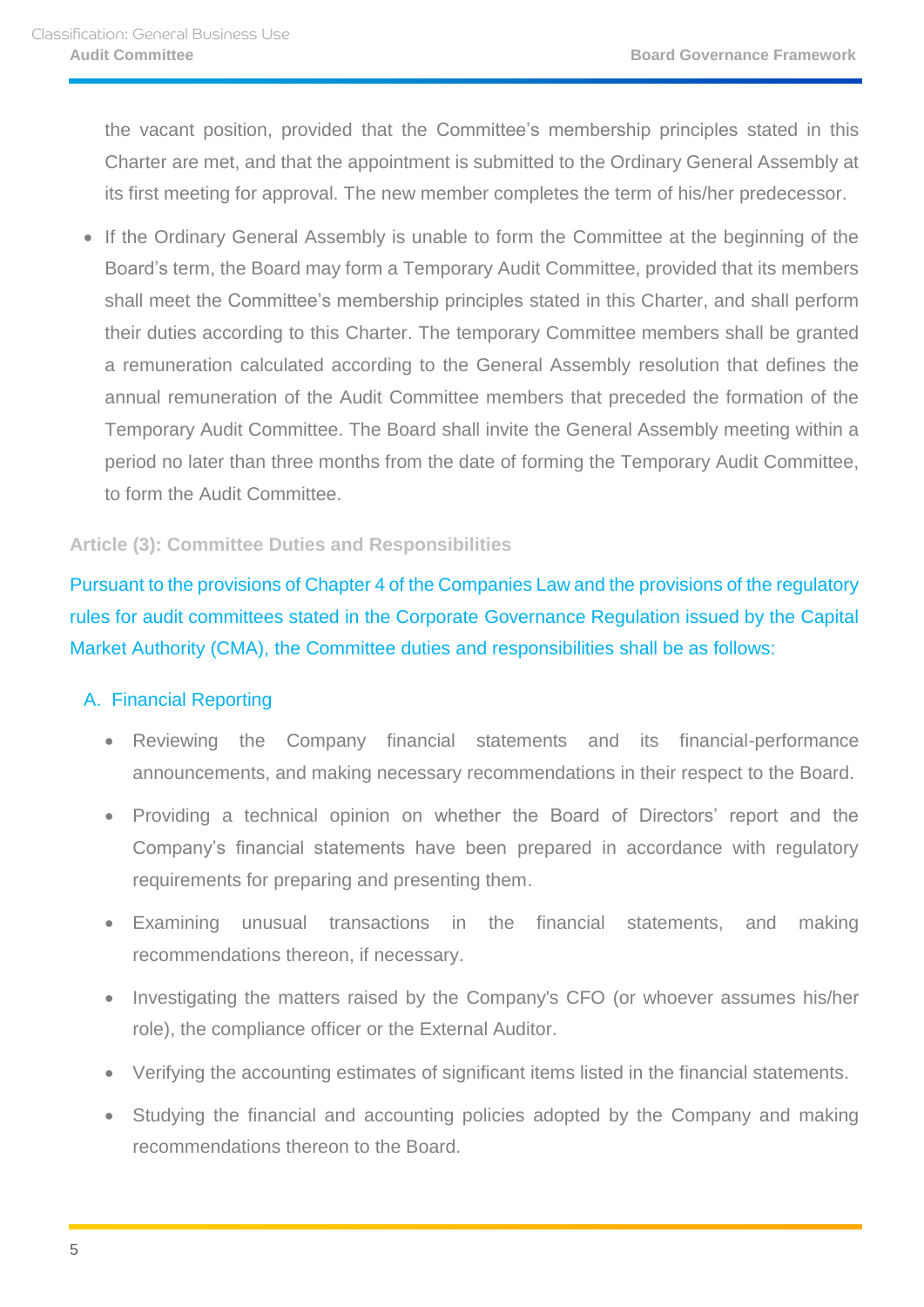#### <span id="page-5-0"></span>B. Internal Control Systems

- Studying and reviewing the internal and financial control systems and risk management systems and ensuring their effectiveness through regular reports prepared by the Internal Audit Dept. or others on the adequacy and effectiveness of the internal and financial control systems and risk management systems; and following-up on the implementation of recommended corrective actions.
- Preparing a report to the Board that includes the Committee's opinion on the adequacy of the said systems, its recommendations to address main concerns, and any other recommendations for development of such systems; in addition to any other activities falling within its jurisdiction, which have been accomplished.

# <span id="page-5-1"></span>C. Internal Audit

- Supervising and monitoring the Internal Audit Dept.'s activities, and verifying its effectiveness in carrying out its duties and responsibilities.
- Examining the annual audit plan with the Internal Audit Dept. and approving it.
- Examining and reviewing the Internal Audit's regular reports and following up on the implementation of corrective actions pertaining to the issues indicated.
- Recommending the Board approval of the organizational structure and job descriptions of the Internal Audit Dept. and ensuring its independence within the organizational structure of the Company.
- Recommending to the Board the appointment or dismissal of the Head of Internal Audit, and evaluating his/her performance annually.

#### <span id="page-5-2"></span>D. External Auditor

- Recommending to the Board the appointment or dismissal of External Auditors and determining their fees, after assessing their performance, independence, scope of work, and terms of engagement.
- Verifying the independence of the External Auditor and his/her efficiency in the light of the relevant regulations and standards.
- Reviewing the External Auditor's plan and work to verify the extent of his/her compliance with the relevant regulations and standards.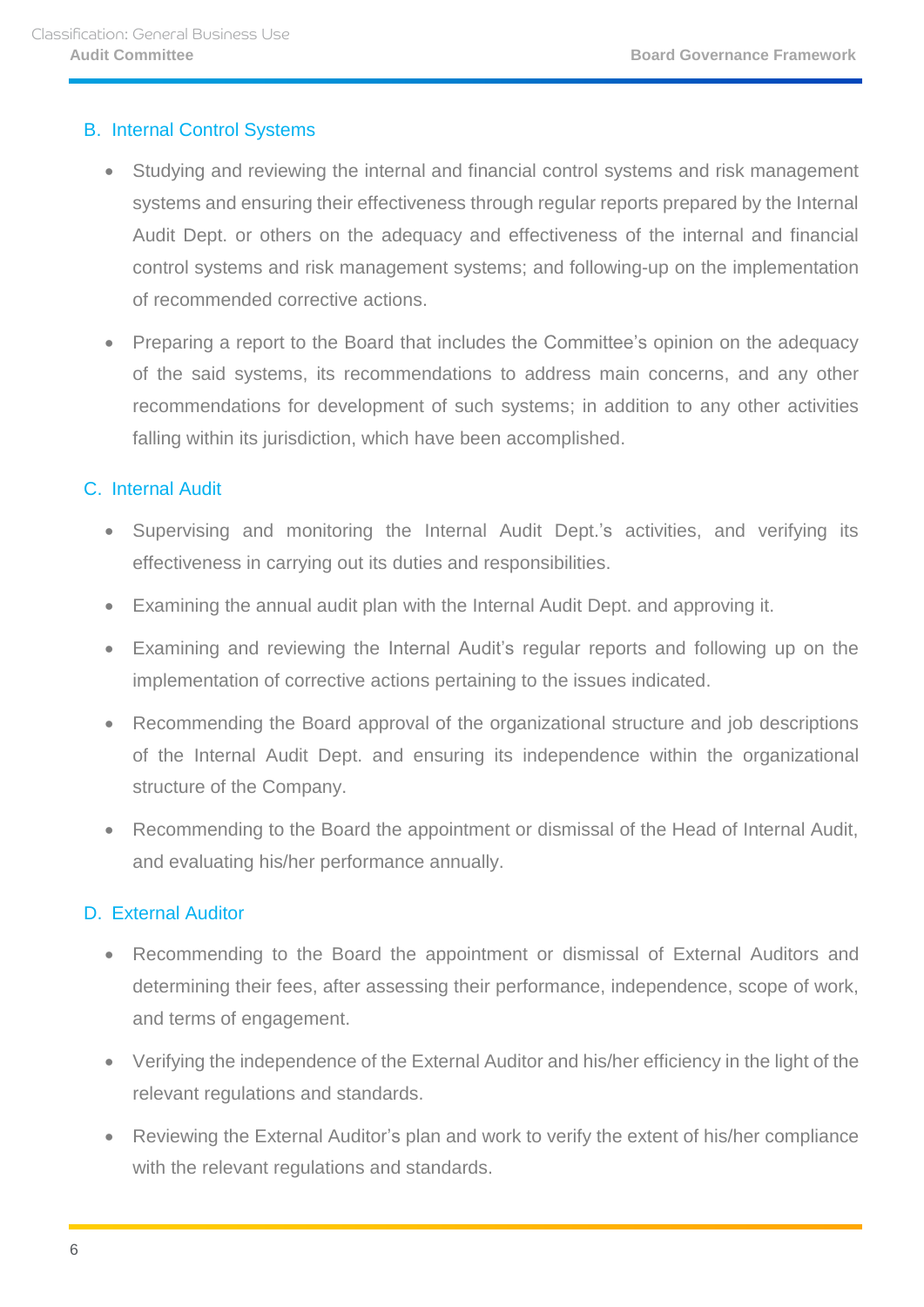- Answering queries of the External Auditor and providing him/her with the support necessary to enable him/her to perform his/her duties.
- Examining the External Auditor's reports and his/her observations and notes on the financial statements; and following up on the actions taken in their respect.

# <span id="page-6-0"></span>E. Ensuring Compliance

- Studying the reports of regulatory bodies on Company's compliance with the regulatory requirements, and ensuring that necessary actions in their respect are taken.
- Ensuring that the Company complies with relevant laws, regulations, policies, and instructions.
- Reviewing proposed related party's contracts and transactions and providing opinion thereon to the Board.
- Reporting and recommending to the Board the actions to be taken in matters that the Committee deems necessary.

#### <span id="page-6-1"></span>F. Whistleblowing

- Establishing appropriate procedures for Company's employees to report violations of the Company's internal control systems, including the systems relating to financial statement preparation, and ensuring that the whistleblower's rights are not prejudiced.
- Establishing appropriate procedures for pursuing and following-up on reported violations, and ensuring independence of such procedures.

#### <span id="page-6-2"></span>**Article (4): Committee Authorities**

# In order to perform its duties according to relevant laws and regulations, the Committee shall have the following authorities:

- Requesting access to Company records and documents.
- Requesting clarifications or statements from the Board or the Executive Management.
- Requesting the Board to invite the General Assembly if the Board hampers the Committee's work, or the Committee undergo serious damage or losses.
- Seeking, at the Company's expense and after the Board approval, assistance of a nonexecutive Board member (other than Audit Committee members), or otherwise any expert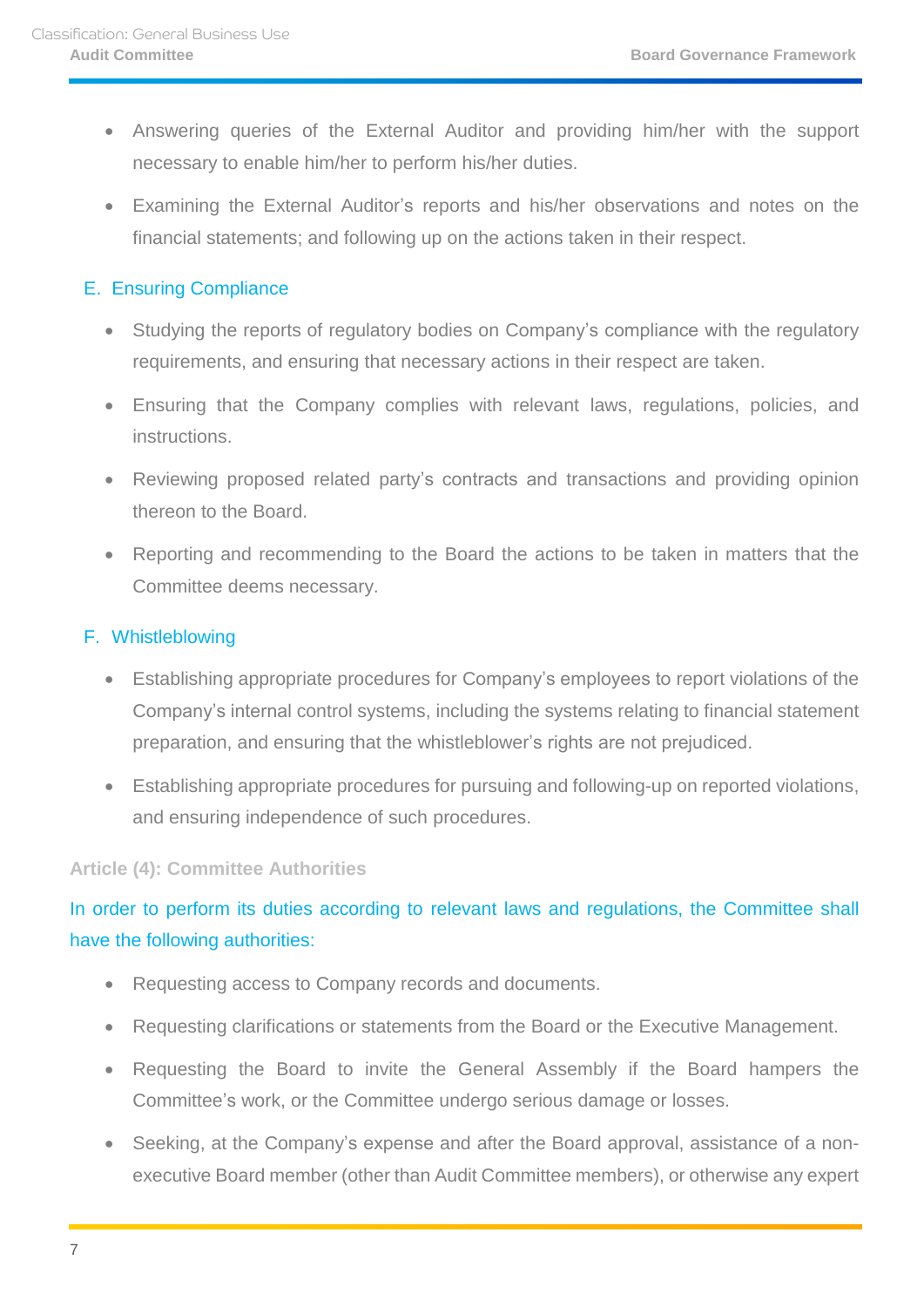or specialist, it deems suitable, in examining the subjects that fall within its duties and responsibilities.

<span id="page-7-0"></span>**Article (5): Committee Working Procedures** 

#### <span id="page-7-1"></span>A. Authorities of the Committee Chairman and Secretary

- The Chairman duties include the following:
	- o Chairing the Committee meetings and seeking to enhance their effectiveness.
	- o Representing the Committee before the General Assembly and the Board.
	- o Inviting the Committee meetings, and specifying the time, date, and venue of the meeting in coordination with Committee members.
	- o Preparing meeting agenda, taking into consideration the topics that any Committee member wishes to include.
	- o Ensuring that the topics presented to the Committee are accompanied by sufficient information to enable decision-making.
	- $\circ$  Ensuring that sufficient time is made available to discuss agenda items.
	- o Encouraging Committee members to participate effectively; to study and discuss agenda items and express their views in a manner that contributes to achieving the Committee's objectives.
	- o Ensuring the availability of complete and correct information to Committee members in a timely manner to enable them to perform their duties and responsibilities.
	- o Preparing regular reports on the Committee's activities and putting forward recommendations and conclusions to the Board.
	- o Following up the implementation of the resolutions issued by the Committee.
	- o Arranging for the periodical Committee's performance evaluation.
- The Secretary General assumes the following duties:
	- o Coordinating Committee meetings and proposing agenda items in coordination with the Committee Chairman.
	- o Informing the Committee members of meeting dates and providing them with agenda items and necessary documents to enable them study the meeting items.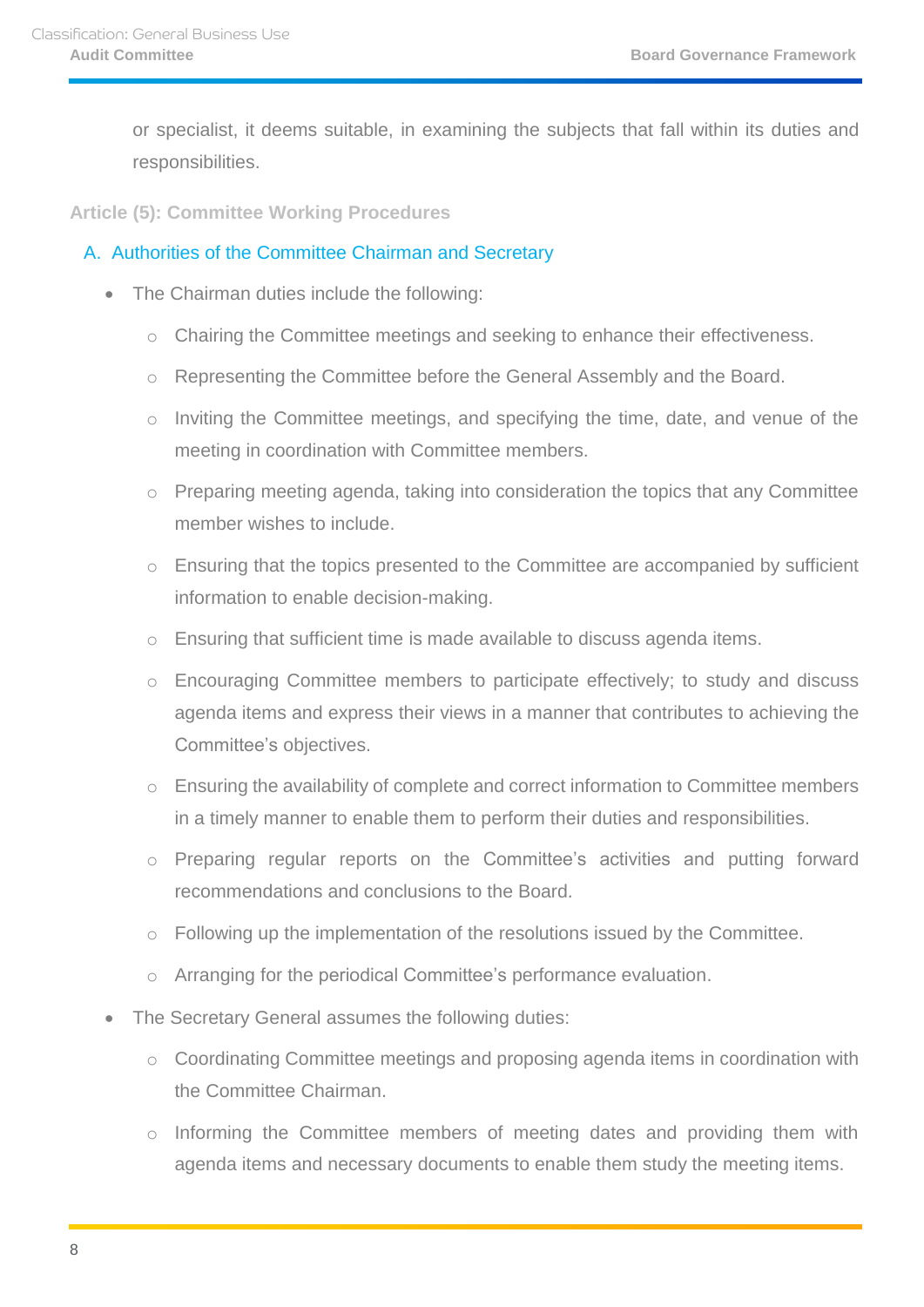- o Attending Committee meetings and preparing the minutes of meeting and keeping them in a special record.
- o Maintaining documents, records and reports submitted to or issued by the Committee.
- o Providing assistance and advice to the Committee on matters falling within its competencies.

#### <span id="page-8-0"></span>B. Member's Duties and Responsibilities

- Complying with the provisions of the Companies Law and its Implementing Regulations, the Capital Market Law and its Implementing Regulations, other relevant laws and regulations, and the Company's By-Laws in exercising his/her duties. He shall refrain from undertaking or participating in any business that may harm the interests of the Company.
- Being aware of the Committee's duties and responsibilities and devoting sufficient time to exercise his/her role in performing them.
- Carrying out his/her duties free from any external influence, whether from inside or outside the Company, and not prioritizing his/her personal interests over those of the Company.
- Refraining from acceptance of gifts from any person having business dealings with the Company.
- Preparing himself/herself for and attending the meetings and not absenting himself/herself except for valid reasons, which shall be notified to the Committee Chairman in advance and be acceptable to the Committee.
- Participating effectively in the Committee meetings through his/her prior examination and discussion of agenda items.
- Seeking to enhance his/her knowledge of the relevant regulatory updates in the areas and subjects related to the Committee's duties and responsibilities.
- Seeking to enhance his/her knowledge of the recent developments in the areas related to the Company's activities, business, and other relevant areas.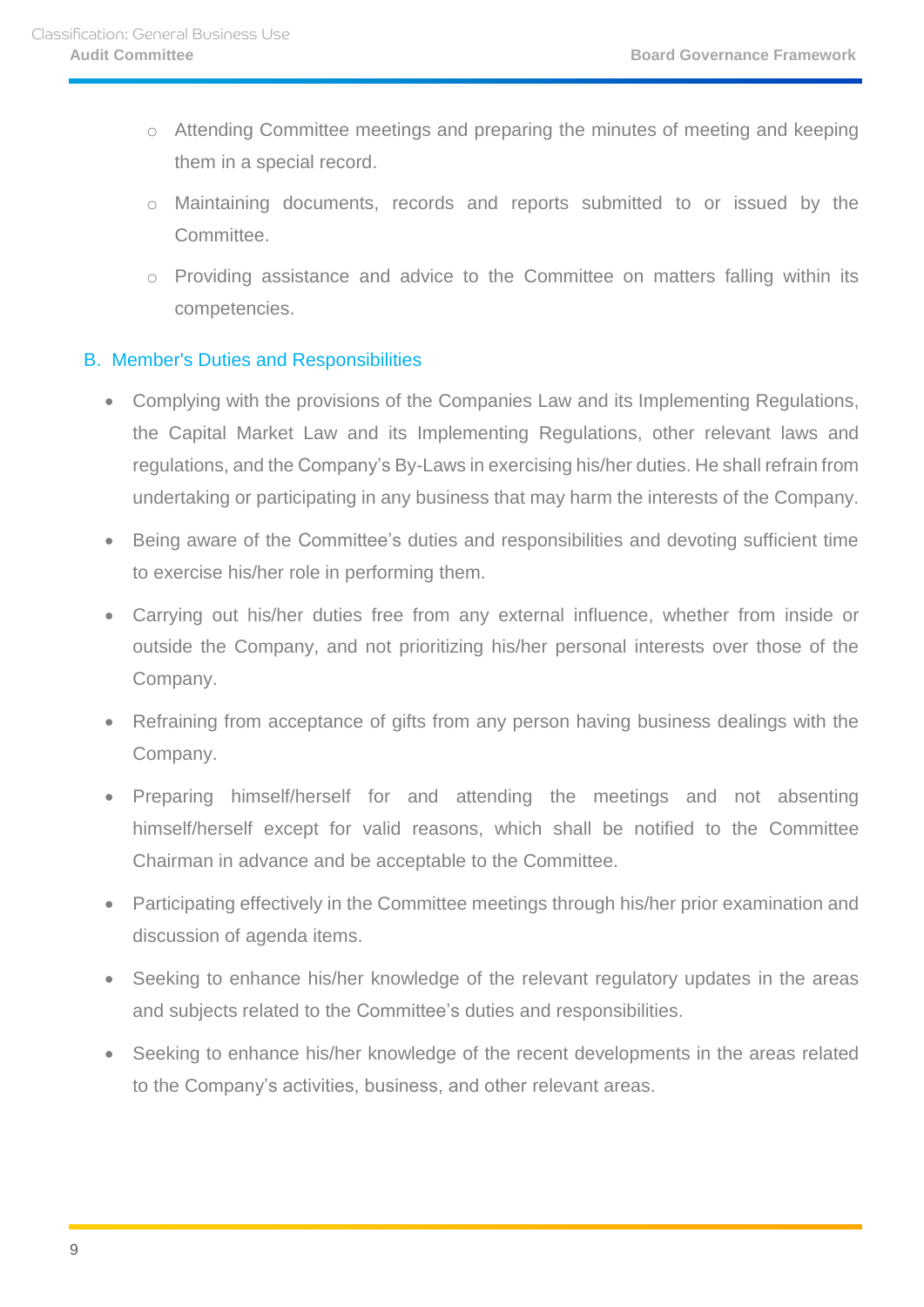# <span id="page-9-0"></span>C. Committee Meetings

- The Committee meets at least once every three months at the Committee Chairman's invitation. The Committee Chairman shall also convenes a meeting in an exceptional case, such as when the meeting is requested by the Board, two Committee members, the External Auditor or the Internal Audit Head, or otherwise if the circumstances so require, provided that the reasons for the exceptional meeting are indicated.
- The Committee approves the dates and agenda of meetings of a fiscal year prior to its commencement. The meeting's invitation is issued at least 15 days in advance and is accompanied by the agenda and the documents and information necessary for discussing matters presented to the Committee and making decision on their respect.
- In exceptional cases, meeting invitations may be issued at least five days prior to the meeting date in accordance with the invitation procedures specified in this Charter.
- The Committee holds its meetings at Company headquarters; however, they may be held elsewhere, if necessary, subject to the Board approval.
- The quorum of the Committee's meeting requires a majority of its members. A member in cases of necessity – may attend the meeting using one of the forms of communication subject to the Committee approval.
- The Committee meeting shall be attended by its members only. However, a member of the Board or Executive Management, who is not a Committee member, may only attend that Committee meeting upon invitation by the Committee to take his/her opinion or advice.
- The Committee regularly meets with the External Auditor and the Head of Internal Audit.
- Committee resolutions are made by a majority vote of the present members. When votes are equal, the Chairman's vote shall be casting.
- A Committee member is entitled to object to any Committee's resolution, provided that his objection is expressly stated in the meeting minutes together with the reasons for the objection. Absence from a meeting at which a resolution is made, does not preclude the member's liability for implementing the resolution unless it is proven that the member was unaware of the resolution or was unable to challenge it immediately after knowing of it.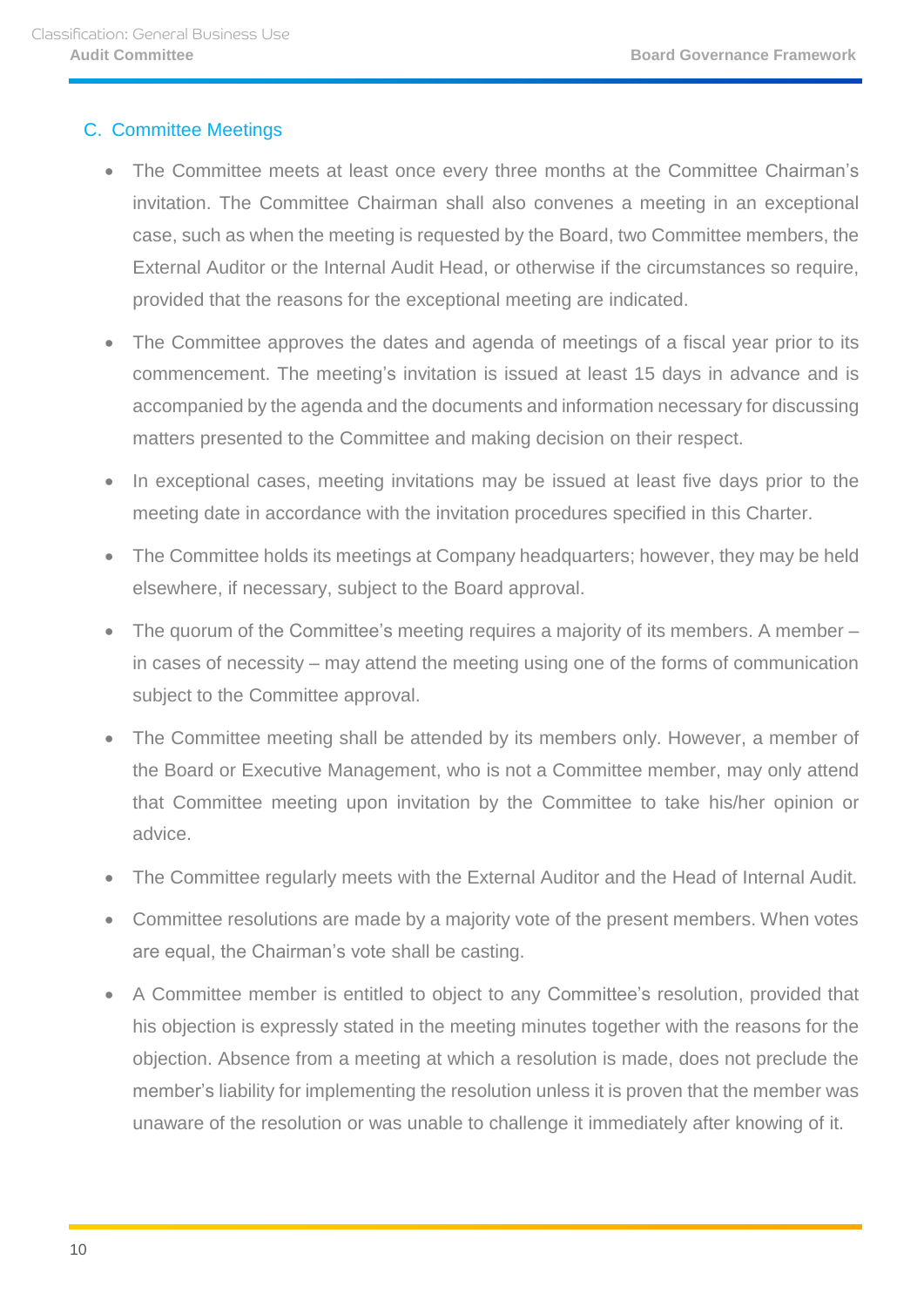#### <span id="page-10-0"></span>D. Committee Meetings Documentation

- The Committee Secretary prepares the minutes of meeting, which must include:
	- o The venue, date, and start and end time of the meeting.
	- o Names of present and absent members in addition to the names of non-member attendees.
	- o Committee deliberations and resolutions with setting out the results of votes and reasons for objections, if any.
	- $\circ$  Specifying the party to be responsible for implementing the resolutions and setting the implementation timeline and follow-up mechanism.
- The Committee Secretary sends the draft minutes of meeting to Committee members. Members must record their comments, if any, on the draft within a maximum of five working days from the date of dispatch.
- After incorporating the Committee members' comments in the draft minutes, and obtaining the meeting's Chairman approval thereon, the Committee Secretary resends the amended draft to the Committee members in preparation for its approval at the next Committee meeting.
- The meeting minutes, agenda and all accompanying documents must be maintained in a special record to be signed by the Chairman and Secretary.

# <span id="page-10-1"></span>E. Committee Actions Follow-up

 The Committee Chairman submits the Committee's recommendations and conclusions to the Board at the first Board meeting following the Committee meeting.

# <span id="page-10-2"></span>F. Committee Performance Evaluation

• The Committee shall review its performance on regular basis against such indicators as its effectiveness in carrying out its duties and responsibilities.

# <span id="page-10-3"></span>**Article (6): Committee Report to Ordinary General Assembly**

• The Audit Committee shall prepare a report to the General Assembly on its opinion on the adequacy of the Company's internal control systems, in addition to the other activities falling within the Committee's competencies.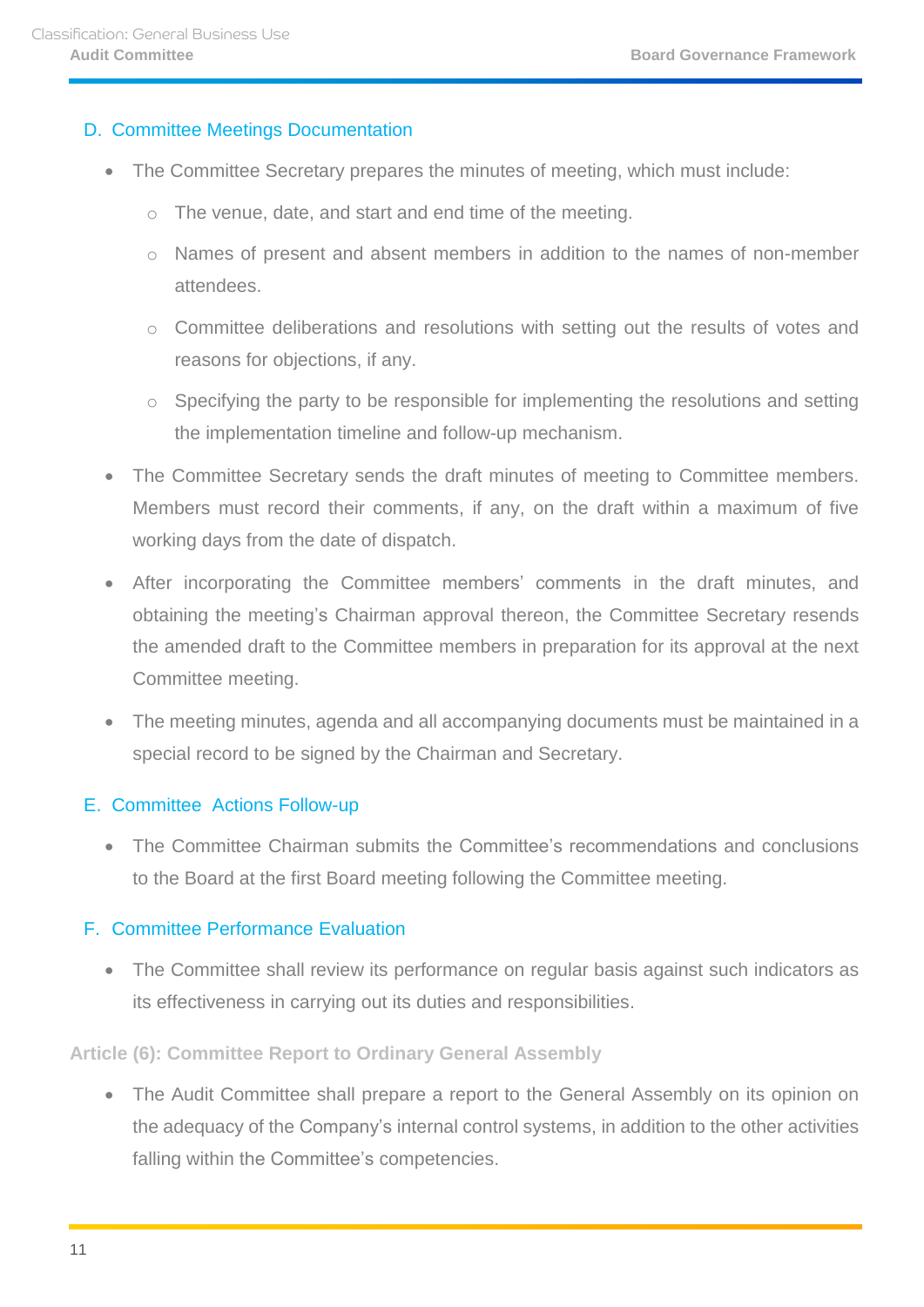# <span id="page-11-0"></span>**Article (7): Confidentiality**

 A Committee member must maintain confidentiality of the information and documents made available to him/her. He/ She may in no case - even if his/her membership is terminated - disclose them to any individual or entity unless he is so authorized by the Board; nor may he/she use any such information for his/her own personal benefit or that of his/her relatives or third parties. The Company has the right to demand compensation in case of violation of the provisions of this article. This obligation also applies to the Committee's Secretary.

# <span id="page-11-1"></span>**Article (8): Conflict of Interest**

- Members must avoid situations that lead to conflict of interest with the Company. A conflict of interest means that there is a direct or indirect interest to a member in any matter listed on the Committee agenda; and such an interest may (or is believed to) influence the independence of the member's opinion, which is presumed to reflect his/her professional views.
- If a member has a conflict of interest in relation to any matter on the Committee agenda, he/she must disclose such conflict before starting the discussion of the that matter, provided that it is stated in the minutes of the meeting. In such a case, the member must not attend nor participate in the discussion of the matter, nor vote thereon.
- Committee members may not have a direct or indirect interest in the contracts that are carried out for the Company's account nor engage in any business that may compete with the Company or competes in any branch of its business activity.
- If a Committee member fails to disclose his/her interest in contracts carried out for the Company's account, whether before or after he/she became a Committee member, the Company may claim, before the judicial authority, revocation of the contract with a compensation or an obligation upon the member to pay back any profit or benefit realized through such interest.
- If a Committee member fails to disclose his/her engagement in any business that may compete with the Company or compete in a branch of its business activity, the Company may claim, before the judicial authority, a proper compensation.
- Committee members must not directly or indirectly make use of, exploit, or benefit from any of the Company's assets, information, or investment opportunities that are under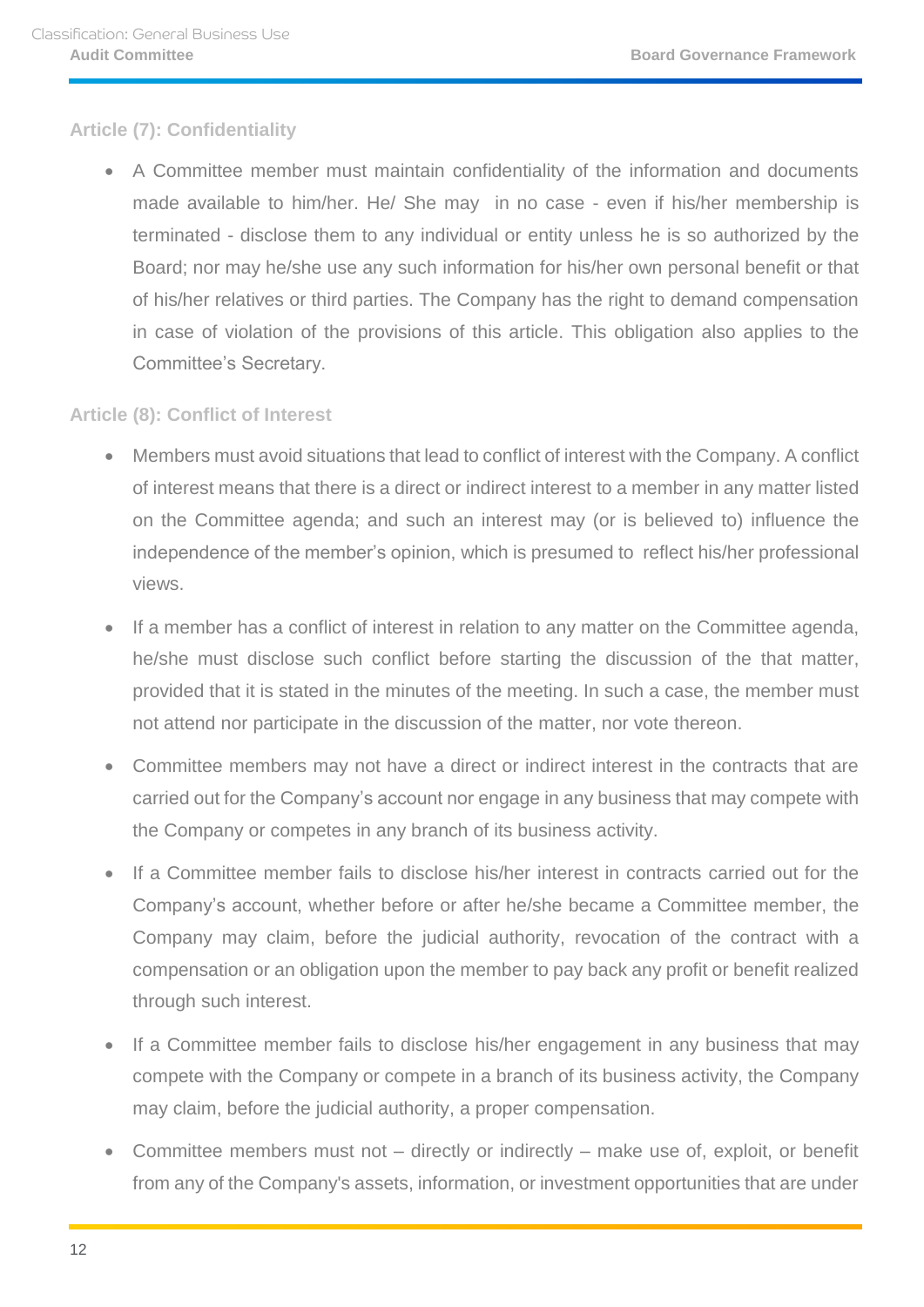consideration by the Company – even if the Company has decided not to proceed with such an opportunity. A member may not exploit such opportunity even after expiry of his/her membership term.

 If it is proven that a Committee member exploited an investment opportunity, the Company or any interested party may claim, before the judicial authority, revocation of any business, profit, or gain resulting from such an opportunity. The Company may also claim a proper compensation.

#### <span id="page-12-0"></span>**Article (9): Committee Members Remunerations**

- Committee members are entitled to annual remunerations in accordance with the Remunerations Policy of the Board Members, Committees Members, and Executive Management approved by the General Assembly.
- The Board determines the remunerations and allowances to be paid to the Committee's Secretary.
- In the event of a resolution by the General Assembly to terminate the membership of a Committee member due to his/her absence from three consecutive meetings within one year without an excuse acceptable to the Board, the member is not entitled to any remunerations or compensations for the period following the last meeting he/she attended, and is required to return all the remunerations and compensations paid to him/her for that period.
- The Company has the right to claim compensation for damage to its reputation, and recover the remunerations and any other costs incurred to enable the member to perform his/her responsibilities if that member committed an act of dishonesty, breach of trust, forgery, or violation of laws and regulations of Saudi Arabia or any other country; or when he fails to carry out his/her responsibilities and duties to the extent that results in damage to the Company's interest.

# <span id="page-12-1"></span>**Article (10): Charter Review**

 This Charter is subject to regular review for enhancement and keeping it abreast with the relevant laws and regulations' updates, and at the discretion of the Board. No amendment may be made to this Charter except upon the recommendation of the Board and approval of the Ordinary General Assembly.